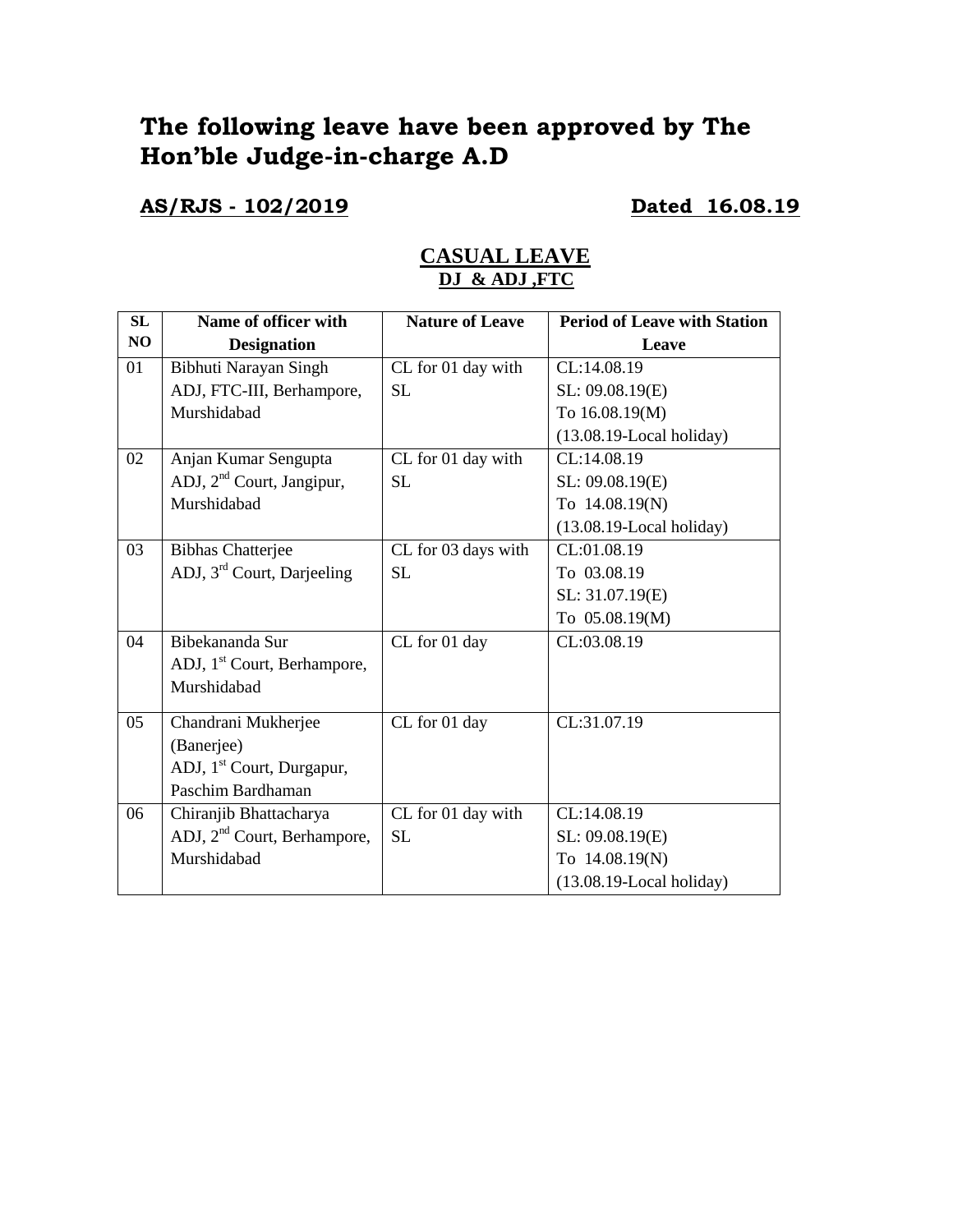| 07 | Neyaz Alam                            | CL for 02 days with               | CL:13.08.19,                 |
|----|---------------------------------------|-----------------------------------|------------------------------|
|    | ADJ, 2 <sup>nd</sup> Court, Asansol,  | SL                                | 14.08.19                     |
|    | Paschim Bardhaman                     |                                   | SL:09.08.19(E)               |
|    |                                       |                                   | To 14.08.19(E)               |
| 08 | Sarad Kumar Chhetri                   | CL for 01 day with                | CL:14.08.19                  |
|    | ADJ, FTC-II, Berhampore,              | <b>SL</b>                         | SL: 09.08.19(E)              |
|    | Murshidabad                           |                                   | To 14.08.19(N)               |
|    |                                       |                                   | $(13.08.19$ -Local holiday)  |
| 09 | Subhra Bandyopadhyay                  | CL for 01 day with                | CL:30.07.19                  |
|    | ADJ, 1 <sup>st</sup> Court, Jangipur, | SL                                | SL:29.07.19(E)               |
|    | Murshidabad                           |                                   | To 31.07.19(M)               |
| 10 | Subhradip Mitra                       | $\overline{\text{CL}}$ for 01 day | CL:05.08.19                  |
|    | ADJ, Ranaghat, Nadia                  |                                   |                              |
| 11 | Deepto Ghosh                          | CL for 02 days with               | CL:16.08.19,                 |
|    | ADJ, FTC-I, Purba                     | <b>SL</b>                         | 17.08.19                     |
|    | <b>Bardhaman</b>                      |                                   | SL:15.08.19(E)               |
|    |                                       |                                   | To 19.08.19(M)               |
| 12 | Masuk Hossain Khan                    | CL for 01 day                     | CL:30.07.19                  |
|    | Judge, Spl Court (I.E.Act)-           |                                   |                              |
|    | ADJ, Purba Bardhaman                  |                                   |                              |
| 13 | Syed Neyazuddin Azad                  | CL for 02 days with               | CL:13.08.19,                 |
|    | ADJ, 2 <sup>nd</sup> Court, Purba     | <b>SL</b>                         | 14.08.19                     |
|    | Bardhaman                             |                                   | SL:10.08.19(E)               |
|    |                                       |                                   | To 14.08.19(E)               |
| 14 | Mukul Kumar Kundu                     | CL for 02 days with               | CL:26.08.19,                 |
|    | ADJ, 3 <sup>rd</sup> Court, Suri,     | <b>SL</b>                         | 27.08.19                     |
|    | <b>Birbhum</b>                        |                                   | SL:22.08.19(E)               |
|    |                                       |                                   | To 28.08.19(M)               |
| 15 | Madhumita Roy                         | CL for 02 days with               | CL:26.08.19,                 |
|    | ADJ, FTC, Suri, Birbhum               | <b>SL</b>                         | 27.08.19                     |
|    |                                       |                                   | SL:22.08.19(E)               |
|    |                                       |                                   | To 28.08.19(M)               |
| 16 | Somesh Chandra Pal                    | Cancellation of CL                | Cancellation of CL:30.07.19, |
|    | ADJ, 1 <sup>st</sup> Court, Suri,     | for 02 days                       | 31.07.19                     |
|    | <b>Birbhum</b>                        |                                   |                              |

## Submitted

Sd/

## **Registrar (Judicial Service)**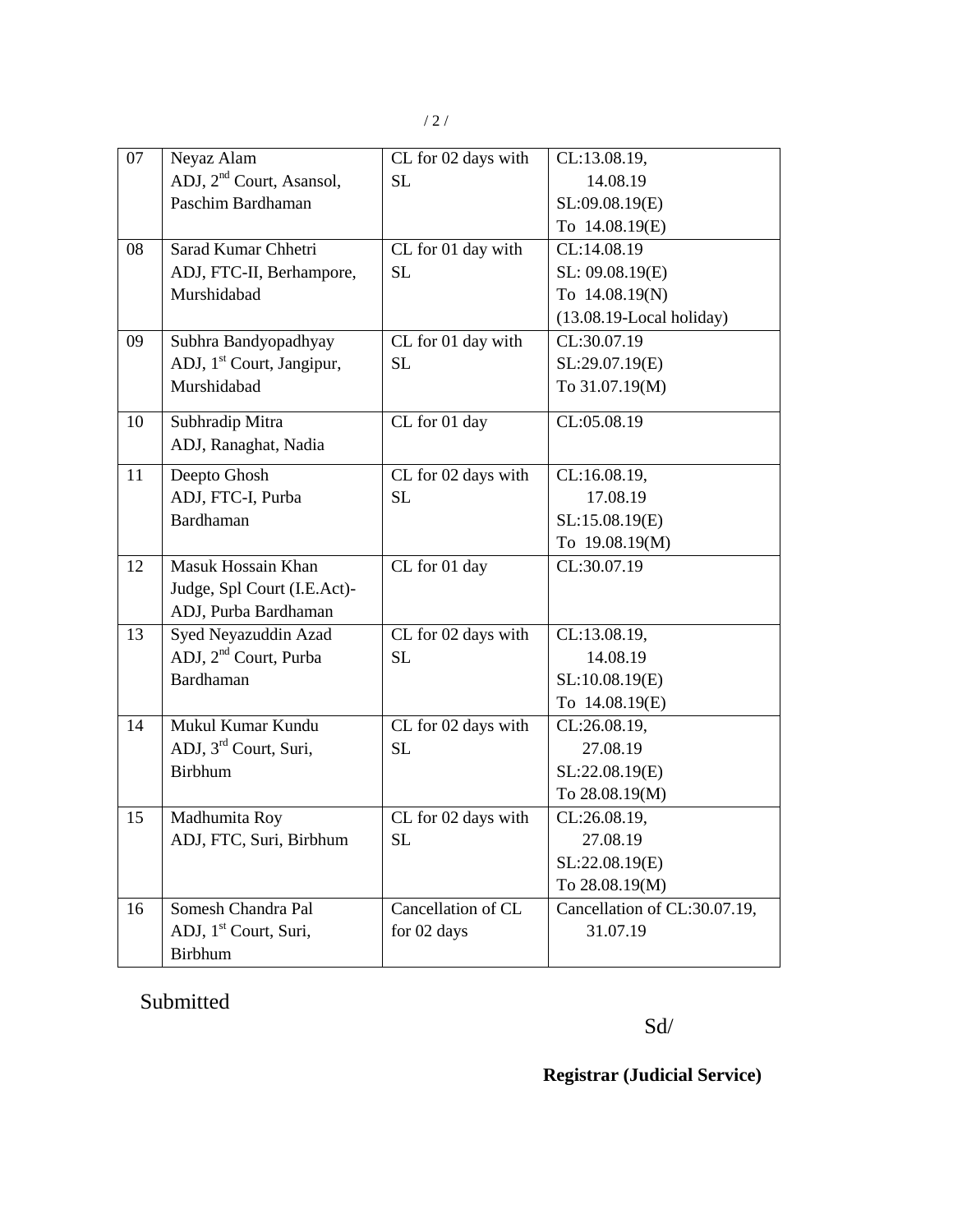## **LAY BEFORE THE HON'BLE JUSTICE BISWANATH SOMADDER, JUDGE - IN- CHARGE, A.D.**

**AS/RJS- 98 /2019 Dated : 16.08.2019**

## **DJ/ADJ**

| SL<br>N <sub>O</sub> | Name of officer with<br><b>Designation</b>                        | <b>Nature of Leave</b>       | <b>Period of Leave with</b><br><b>Station Leave</b> |
|----------------------|-------------------------------------------------------------------|------------------------------|-----------------------------------------------------|
| 01.                  | Sri Narendra Nath                                                 | Earned Leave for             | From 09.09.2019 to                                  |
|                      | Dasgupta, ADJ,<br>Alipurduar,                                     | $05$ days.                   | 13.09.2019                                          |
|                      | Jalpaiguri.                                                       |                              |                                                     |
| 02.                  | Himadri Sankar Ghosh<br>Hazra<br>ADJ, Haldia,<br>Purba Medinipur. | CommutedLeave<br>for 09 days | From 18.07.2019 to<br>26.07.2019                    |

### **ADJ, FTC/CJ(SD)**

| <b>SL</b> | Name of officer with                                                                      | <b>Nature of Leave</b>               | <b>Period of Leave with</b>      |
|-----------|-------------------------------------------------------------------------------------------|--------------------------------------|----------------------------------|
| NO        | <b>Designation</b>                                                                        |                                      | <b>Station Leave</b>             |
| 03.       | Smt. Mukulika Sinha<br>$CJ(SD)$ , $2nd$ Court, Malda                                      | Child Care Leave<br>for 32 days      | From 27.08.2019 to<br>27.09.2019 |
| 04.       | Smt. Kumkum<br>Chattopadhyay<br>$CJ(SD)$ , 1 <sup>st</sup> Court,<br><b>Hooghly Sadar</b> | <b>Commuted Leave</b><br>for 08 days | From 05.08.2019 to<br>12.08.2019 |